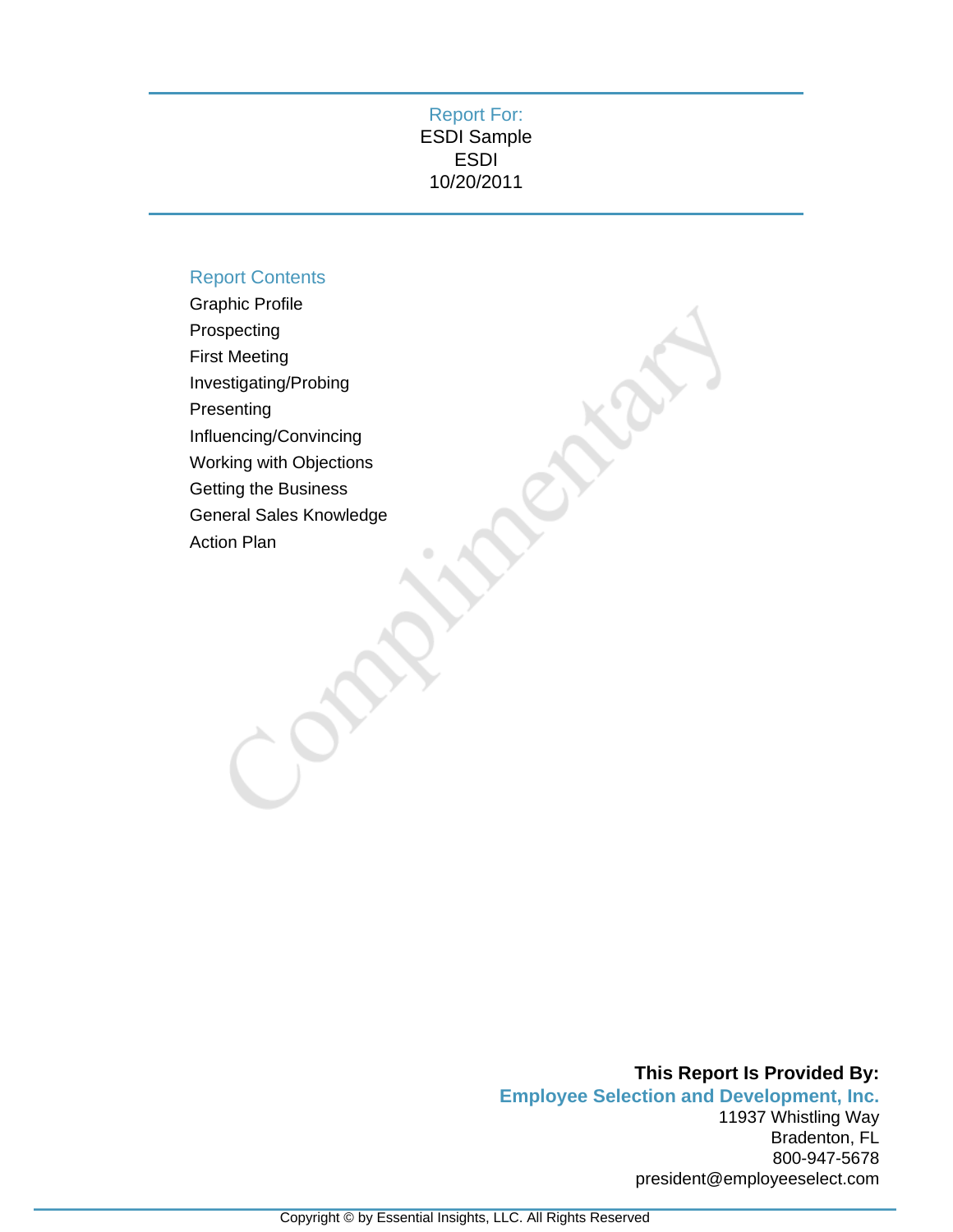# **Sales Acumen Survey**

The Sales Acumen Survey is designed to discover an individual's awareness and knowledge of the strategies necessary for sales success at key stages of the sales process in the consultative and relationship oriented sales model.

It's often said the best salespeople are "born – not made." This may be true for traits such as resilience, assertive and serious minded. However, it's not true for the essential processes and skills associated with effective selling. They must be learned. So what are the elusive knowledge and skill sets that separate successful sellers from the others? The Sales Acumen Survey measures those areas of knowledge and skills that can be learned to aid in achieving sales success.

Sales knowledge is not a predictor of sales success; it is simply a measure of an individual's knowledge of the consultative and relationship oriented sales process at this point. There are other desirable, innate, natural characteristics that contribute to sales success. These behaviors are measured through the use of assessments designed to measure competencies.

Knowing how to approach a sales situation comes naturally for some salespeople. Other salespeople may need to improve their understanding and application of the consultative sales role to increase their sales effectiveness. You will see how you scored in each stage of the consultative sales process and general sales knowledge. Your report will highlight your strengths and areas in need of development. You and your sales manager can use this information to target your training activities and efforts.

Gavin Ingham reminds us that "knowing what to do is not the same as doing what you know." Sales is about applying skills, not just knowing them.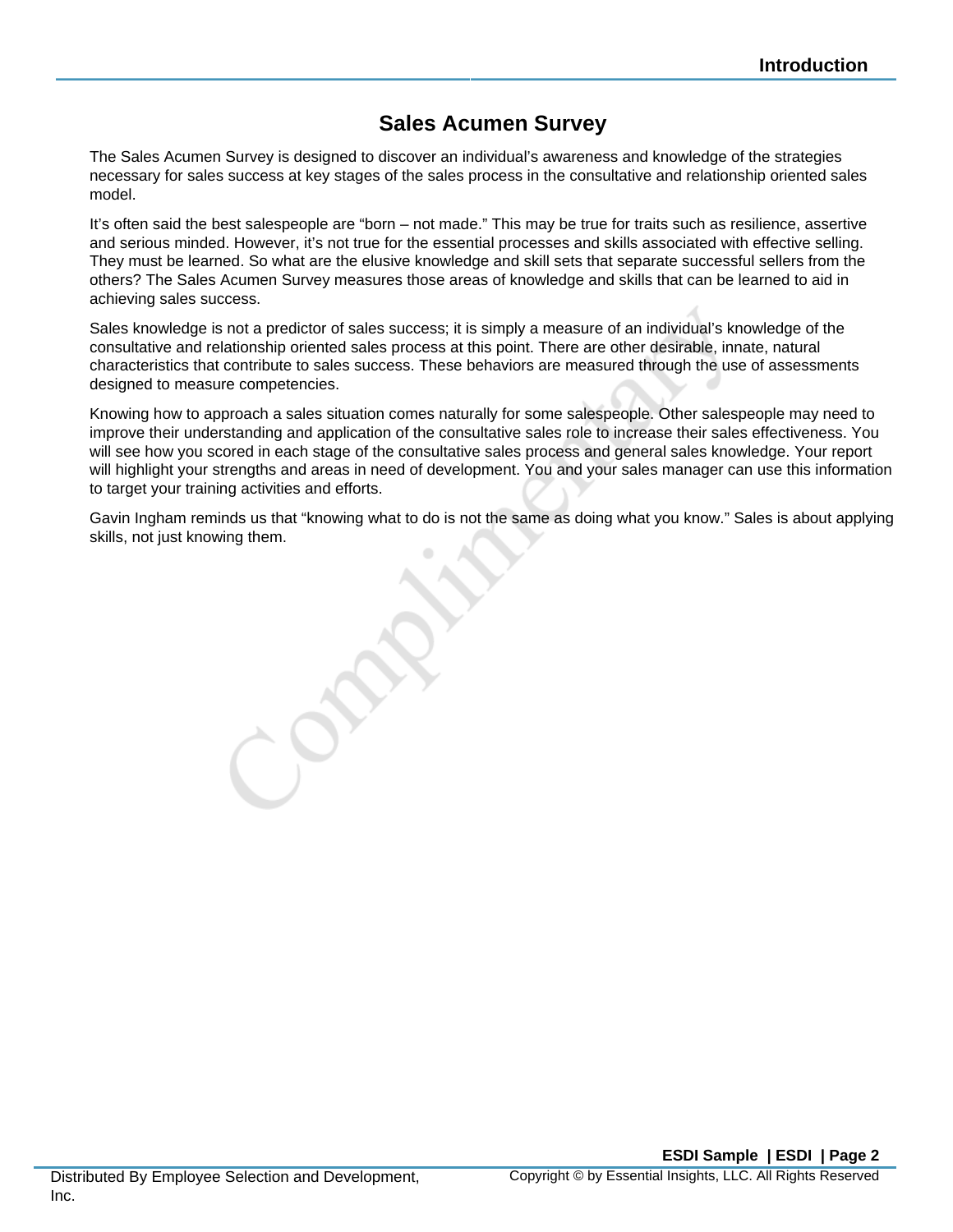#### Who Should See This Report?

This report is designed to provide you with insight into your present knowledge of the consultative sales process. The information in this report will help you develop a plan to continue to increase your sales knowledge. It may be beneficial for you to share your report with others, so they can help prepare a developmental action plan. People to consider sharing your report with: 1) your sales manager 2) a mentor or coach 3) a HR advisor 4) a career counselor.

The Sales Acumen Survey reports on how your knowledge of the consultative sales process may help or limit your sales success. You will receive feedback on the 7 key areas of the consultative sales process and general sales knowledge.

As you review each section of your report it will be helpful for you to approach your results in a positive manner. As you reflect on your report consider how your results in each area impact your present sales role and your future potential.

When you have reviewed your report, use the Action Planning Section of the report to help you build your personal developmental action plan. This will help you establish your plans to improve your knowledge of the consultative sales process.

Distributed By Employee Selection and Development, Inc.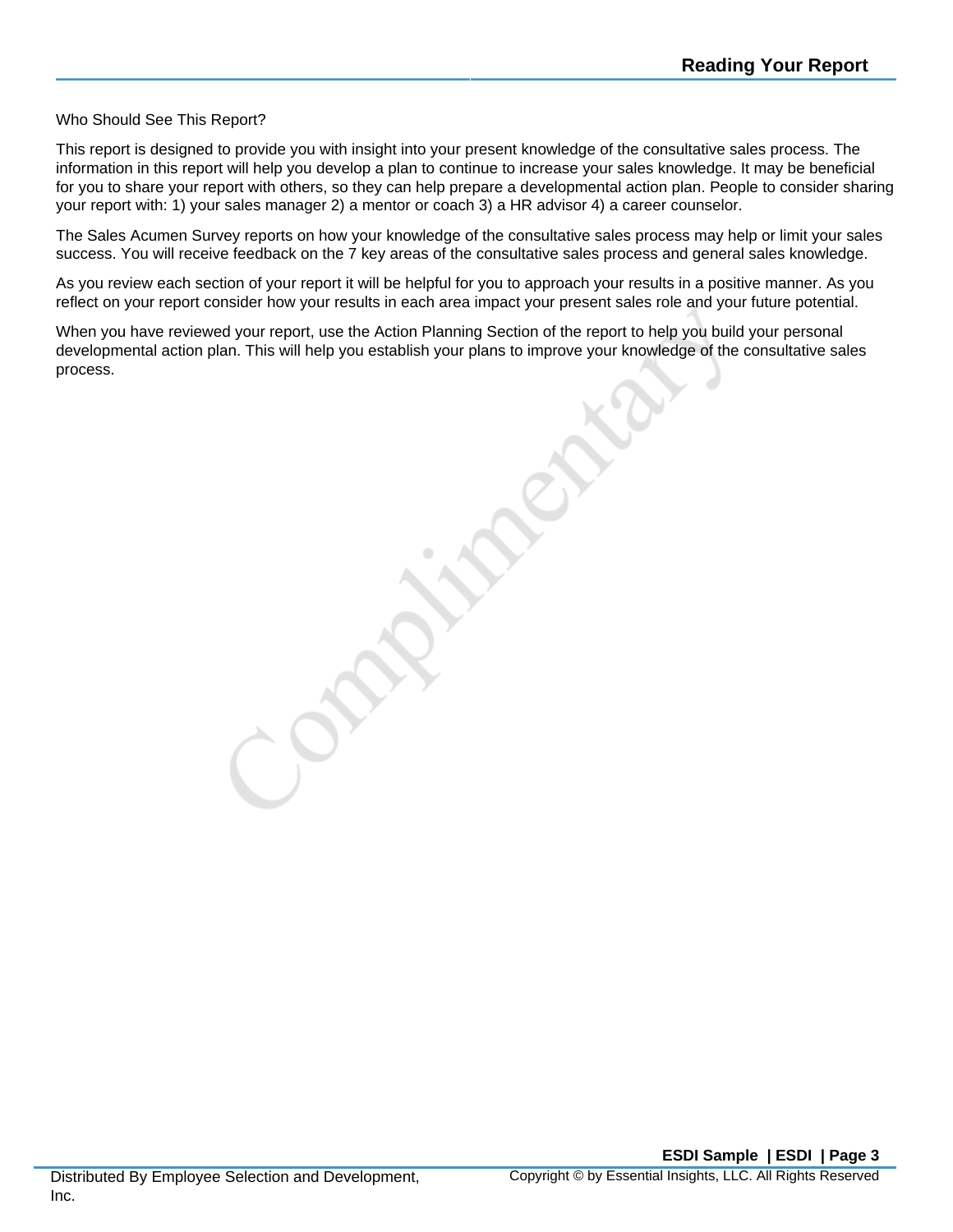This graphic profile is a snapshot of your Sales Acumen Survey results. Your results have been placed on a scale of 0 to 100. The higher your score in each stage of the consultative sales process measured by the survey, the better your knowledge is in this particular selling stage.

Studies conducted in the area of Sales Knowledge demonstrate that knowing what to do in a specific selling situation can contribute to sales success.

Scores above the 70th percentile suggest that the salesperson has a sound understanding of the sales process in that particular area.

The need for development generally occurs when an individual's score in a consultative selling stage is below the 70th percentile.

The need for training and development should be determined by you, your sales manager and your organization's training department.

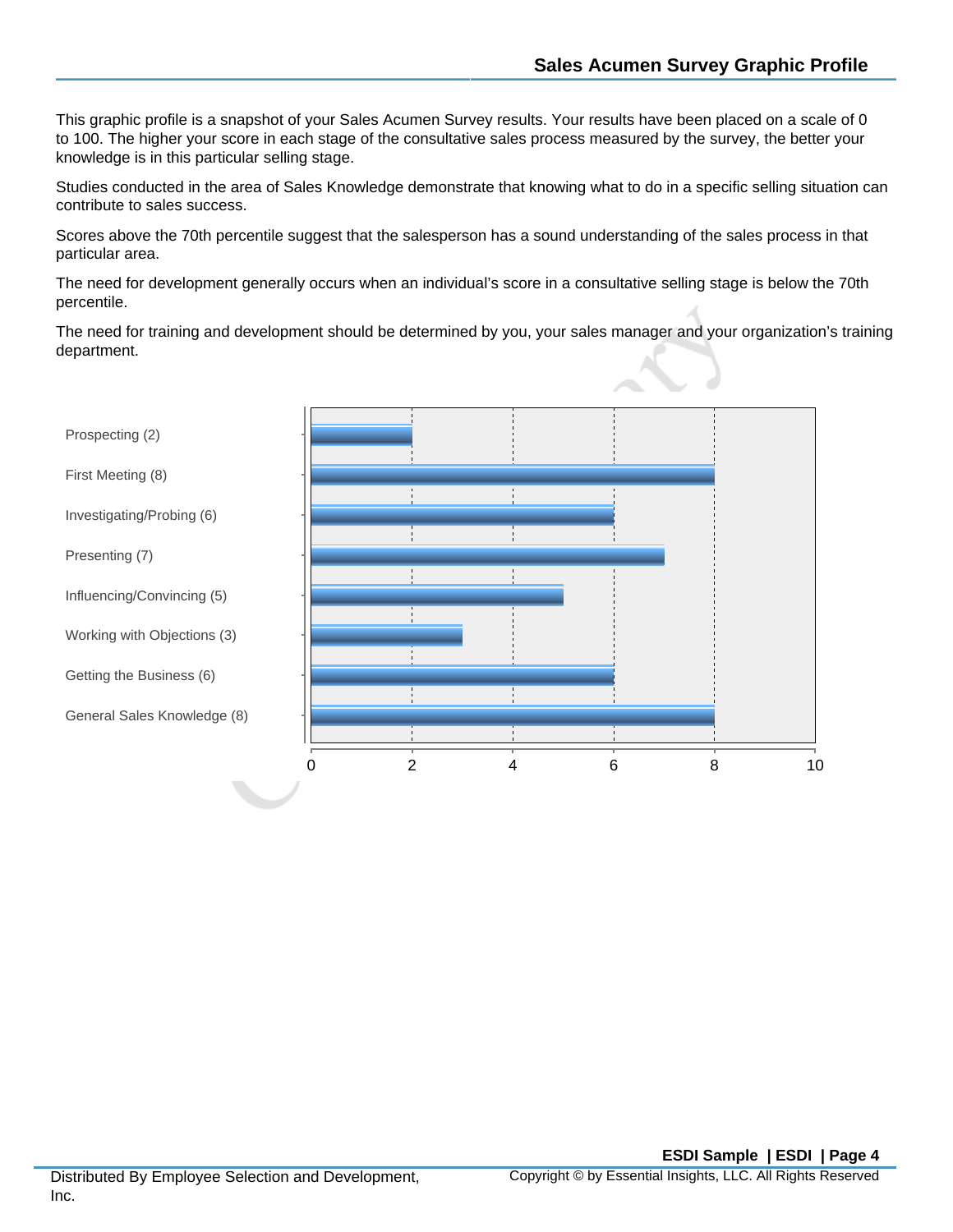A sales suspect is simply a target on a sales territory list that fits the profile likely to need the product or service that is being sold. A suspect has no solid data indicating that they actually need, want or can afford the offering a sales representative is expected to sell.

Suspects in a sales territory become prospects after a sales representative has gathered enough information by a direct call, referral from someone else or research to know they need the product or service being sold. The next thing a sales person has to determine is what kind of prospect each former suspect is, long term, medium term or short term in regard to the timeframe they are likely to buy.

When it comes to getting new business, your first big challenge will be to reach the right individuals. To successfully find new prospects for your products and services, you'll need to be able to reach out to qualified prospects and move them through the sales cycle from prospect to interested prospect to a buyer. You must incorporate a range of prospecting tactics that, over time, bring prospects incrementally closer to a decision to hire you.

Think of sales prospecting as the activity of finding new business, whether it is from among your existing prospects or clients, to whom there might be up sell and/or cross sell opportunities; as well as completely new prospects - people you have no relationship with and to whom you have either never sold before or who are lapsed, past prospects or clients.

#### **You correctly selected the best answer 20% of the time. (2 of 10)**



### **0 to 49th Percentile**

ESDI, your score suggests a need to develop an understanding of the initial stage of the consultative sales process. Salespeople that develop a strong understanding of this important first step of the sales process predictably have more suspects who become prospects and eventually clients.

#### **If you would like to increase your knowledge and skill in this area:**

#### Books

Smart Calling: Eliminate the Fear, Failure, and Rejection From Cold Calling by Art Sobczak (Mar 29, 2010)

The Psychology of Sales Call Reluctance: Earning What You're Worth in Sales by George W. Dudley & Shannon L. Goodson (Nov 15, 2007)

Take the Cold Out of Cold Calling by Sam Richter (Jul 9, 2009)

Can I Have 5 Minutes of Your Time?: A No-Nonsense, Fun Approach to Sales from Xerox's Former #1 Salesperson by Hal Becker and Florence Mustric (May 1, 2008)

How to Become a Superstar Sales Professional: Prospecting And Solution-based Selling Skills for Business to Business Sales Professionals by Winnie Ary (Mar 1, 2006)

Hot Prospects: The Proven Prospecting System to Ramp Up Your Sale by Bill Good (Mar 9, 2011)

A Crash Course in Modern Sales Prospecting by Eric Alan (May 11, 2011) - Kindle eBook

#### Online Courses

EJ4-Opening the Call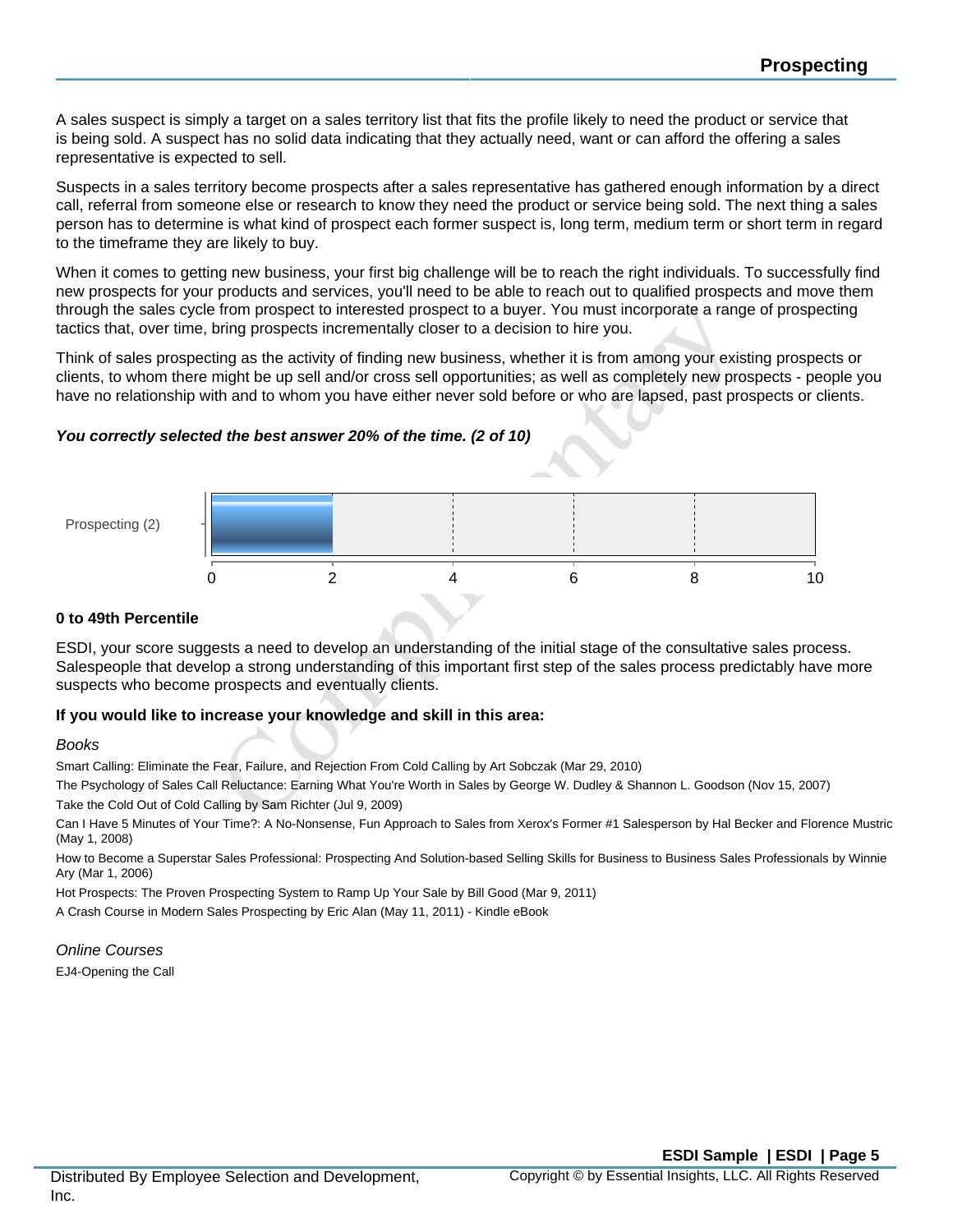It is critical for salespeople to realize the impact a first impression has in building a successful sales career. Business is based on relationships. Building and improving relationships provides a foundation for success not only in sales but in any career.

A business relationship starts or ends with the very first meeting. Taking time to prepare properly and remember all the necessary steps that help to form a positive impression when meeting prospects can help close more sales. Doing it right can make the difference between establishing the groundwork for a long and mutually beneficial business relationship or having the window of opportunity shut down.

Remember, you have several goals on this sales call. First, recognizing that there are probably few product or price differences between you and your competitors, you want to establish the relationship as a significant factor in the decision-making process. You want to do that also because you know that surveys show that the relationship between salesperson and client is often the most important factor of that process.

#### **You correctly selected the best answer 80% of the time. (8 of 10)**



## **70th to 100th Percentile**

ESDI, your score suggests that you have a solid understanding of the purpose and impact of the first meeting step of the sales process. Your knowledge of this key step of the sales process allows you to build rapport and trust with your prospect, which is important to long term sales success.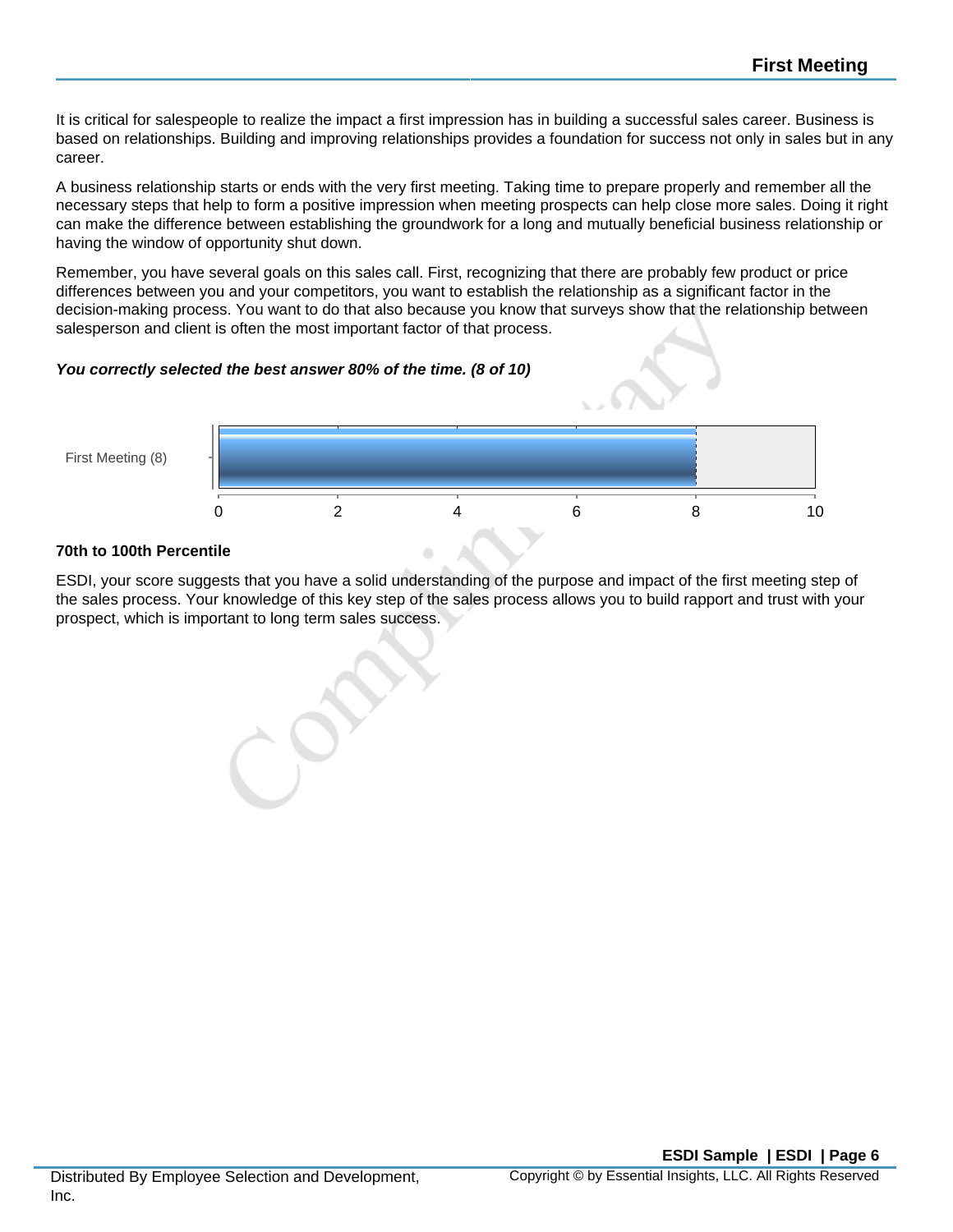The most important stage of the consultative sales process is the investigative stage. This is the part of the sales process where the salesperson conducts in depth probing to uncover potential problems the prospect may have and move the prospect to develop suitable solutions to them. This exchange between the prospect and the salesperson creates value as seen by the prospect.

The main skill you need for qualifying a prospect is the ability to probe. In the business of selling, probing means getting below the surface of the situation and uncovering a prospect's real needs. Being skilled in the probing stage will enable you to direct the sales process and obtain information as you need it.

We do this by asking questions, the right kinds of questions. Dialogue-probing questions get prospects to look at their situation in a new light. Questions that get prospects to recognize they have a problem, questions that get prospects to recognize their pain as well as their need for change to alleviate their pain, and of course, your prescription as the best and most viable solution.

The salespeople that truly implements consultative selling doesn't work against the client, they collaborate with the client. Phrases such as, "Please, tell me your thoughts on what I'm about to say," leave the conversation open to discussion and when this happens, initial concerns such as price seemingly go out the window. Consultative selling gets the potential buyer talking. Once they begin talking, the seller can begin problem solving.

## **You correctly selected the best answer 60% of the time. (6 of 10)**



#### **50th to 69th Percentile**

Investigating/Probing (6)

ESDI, it would be helpful if you developed a stronger understanding of the investigating and probing phase of the sales process. Improving your knowledge of this key phase of the consultative sales process will help you learn the importance of asking good questions and learning to listen to the prospect's responses.

#### **If you would like to increase your knowledge and skill in this area:**

#### Books

Question Your Way to Sales Success: Gain the Competitive Edge and Make Every Answer Count by Dave Kahle (Aug 1, 2008)

Questions: The Answer to Sales by Duane Sparks (2006)

The Sales Question Book: Your Guide to the Selling Power of Questions by Gerhard Gschwandtner (Sep 1, 2008)

OPEN-Question Selling: Unlock Your Customer's Needs to Close the Sale... by Knowing What to Ask and When to Ask It by Jeff Gee and Val Gee (May 24, 2007)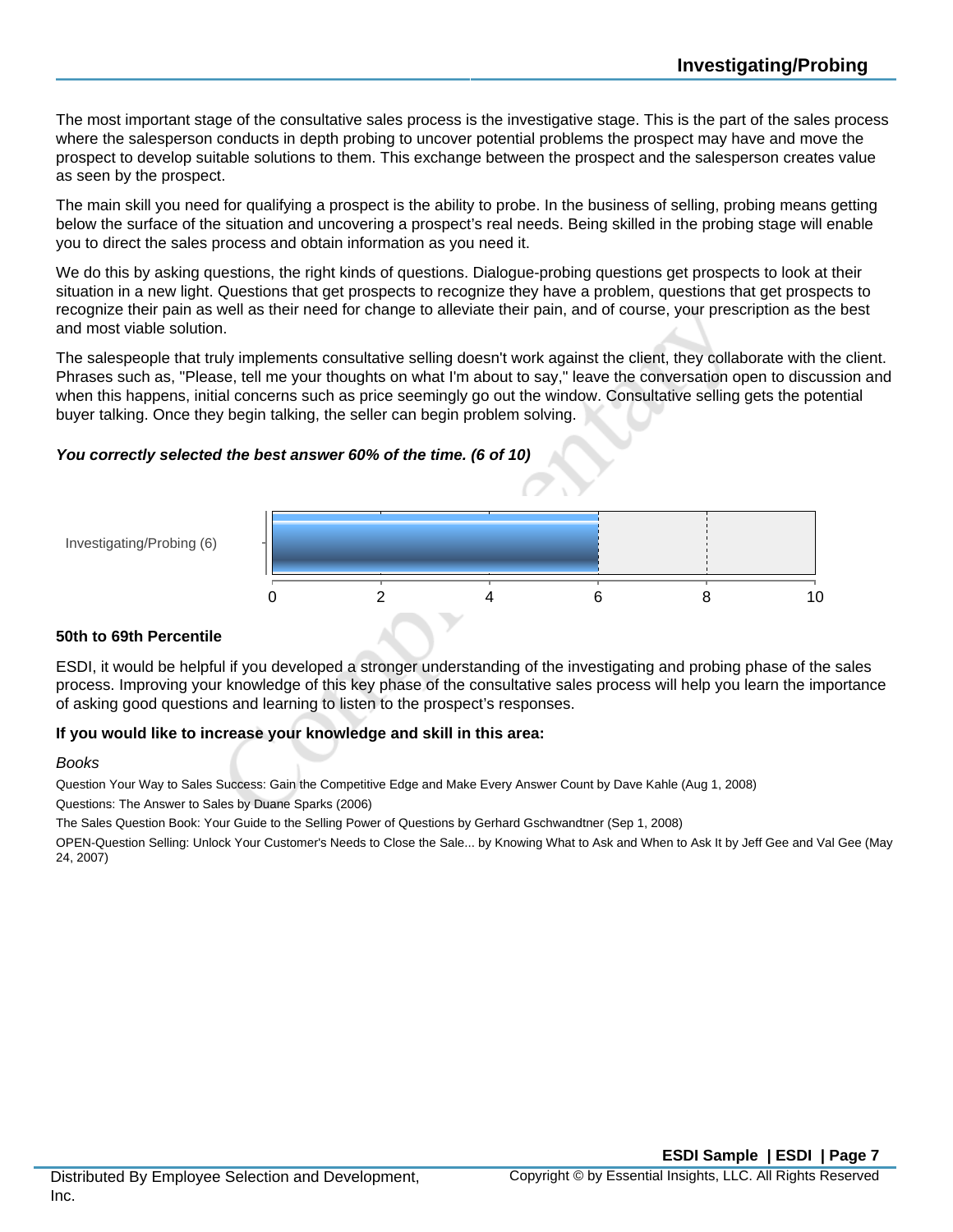A sales presentation is an important skill or approach used by every business, whether it is a small or large company. A sales presentation is the tool used by businesses to communicate their value to potential prospects or clients or prospects. The value that your business provides is what your prospects evaluate during their decision making process, and they decide whether your company's product or service is the best solution for their needs.

The company description part of your sales presentation can include your company culture, the way you do business and what is different and unique about your company. The product or service description part of your sales presentation should include more detailed information on your product or service features, and benefits to the prospect. Here you should explain how you work with your prospects or clients, how you are different compared to your competitors, how you satisfy your customer needs and why your prospects or clients do business with you.

For the formal presentation opportunity, you've likely worked through a tremendous amount of grunt work, front-end discussions, needs analysis, and internal buying processes to get to the presentation stage with a prospect or customer. Even for the informal presentation, the front-end work invested by a salesperson can be enormous. And in some cases you may not know which you'll have the opportunity to deliver until the last moment. Fortunately, the professional is prepared for either.

## **You correctly selected the best answer 70% of the time. (7 of 10)**



#### **70th to 100th Percentile**

ESDI, your score suggests that you have a strong understanding of the presenting phase of the sales process. Your knowledge of this essential step of the sales process helps you convey to the prospect the value you and your company provide to help solve their problem and fill their needs.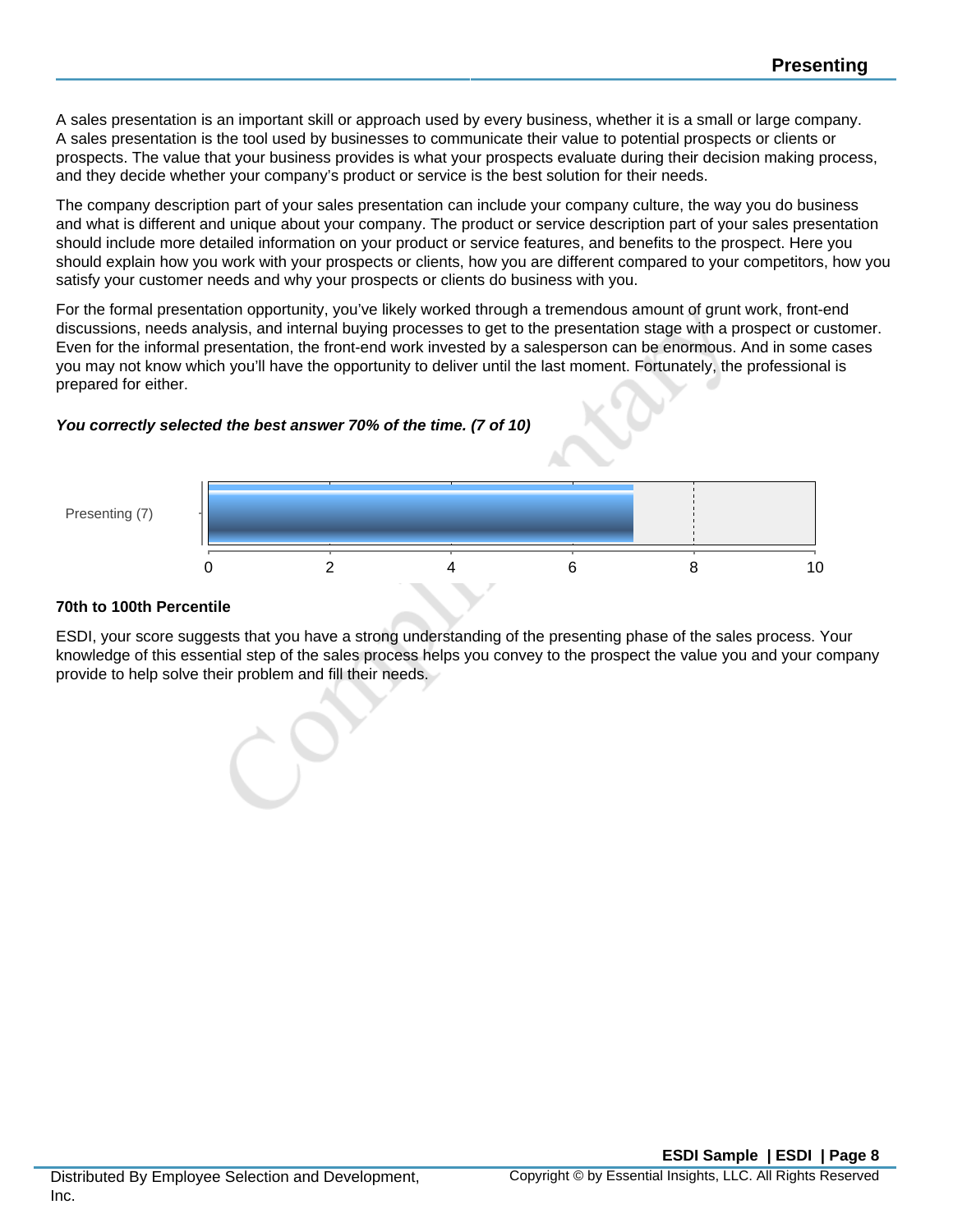The idea as to how to influence others in sales is seductive. The idea that you can make another person do what you want them to do, or more likely, need to them to do, is a powerful idea. The tips, tricks, secrets, shortcuts, and gimmicks that the ages old sales process states as influence is not what is genuinely productive in influencing others.

Reaching commitment starts with sales influence - building trust relationships, understanding real needs and values, and managing any resistance the prospect or client may offer. Based on what was learned in the influence stage the salesperson can then make sales presentations of ideas and recommendations.

Your prospects and clients will only give you what you want, if you are willing to give them what they want. This means that you have to be prepared to do a of couple things. First, you have to care enough to understand what it is that they want. You have to ask the questions that demonstrate that you are working to understand their needs. However, understanding isn't enough; it takes more to influence others. You have to care deeply about helping them.

Your prospects and clients will know whether you care about them by your behaviors and your actions. If you spend time with them, working to create value, you develop the trust that influence is built upon. When you take the time to help them learn and understand more about their own needs, and by sharing the knowledge you have gained by helping others in a meaningful way.

## **You correctly selected the best answer 50% of the time. (5 of 10)**



#### **50th to 69th Percentile**

Influencing/Convincing (5)

ESDI, it would be helpful if you developed a stronger understanding of the presenting phase of the sales process. Improving your knowledge of this essential phase of the consultative sales process will help you create value for your product or service, build trust relationships, understand your prospects real needs will allow you to develop the credibility that influence is built on.

#### **If you would like to increase your knowledge and skill in this area:**

#### Books

Slow Down, Sell Faster!: Understand Your Customer's Buying Process and Maximize Your Sales by Kevin Davis and Gerhard Gschwandtner (Jan 5, 2011)

The Science of Influence: How to Get Anyone to Say "Yes" in 8 Minutes or Less! by Kevin Hogan (Oct 19, 2010)

Sell Yourself First: The Most Critical Element in Every Sales Effort by Thomas A. Freese (Dec 30, 2010)

Selling The Moment: Values, Needs, and Relationships: Turning Ordinary Sales into a Lifetime of Success by Russ Crumley, Sally M. Farnham and Eileen Klockars (Sep 15, 2009)

How to Say It to Sell It: Key Words, Phrases, and Strategies to Build Relationships, Boost Revenue, and Beat the Competition by Sue Hershkowitz-Coore (Jan 2, 2008)

The Elements of Persuasion: Use Storytelling to Pitch Better, Sell Faster & Win More Business by Richard Maxwell and Robert Dickman (Aug 14, 2007) Rainmaking Conversations: Influence, Persuade, and Sell in Any Situation by Mike Schultz and John E. Doerr (Mar 29, 2011)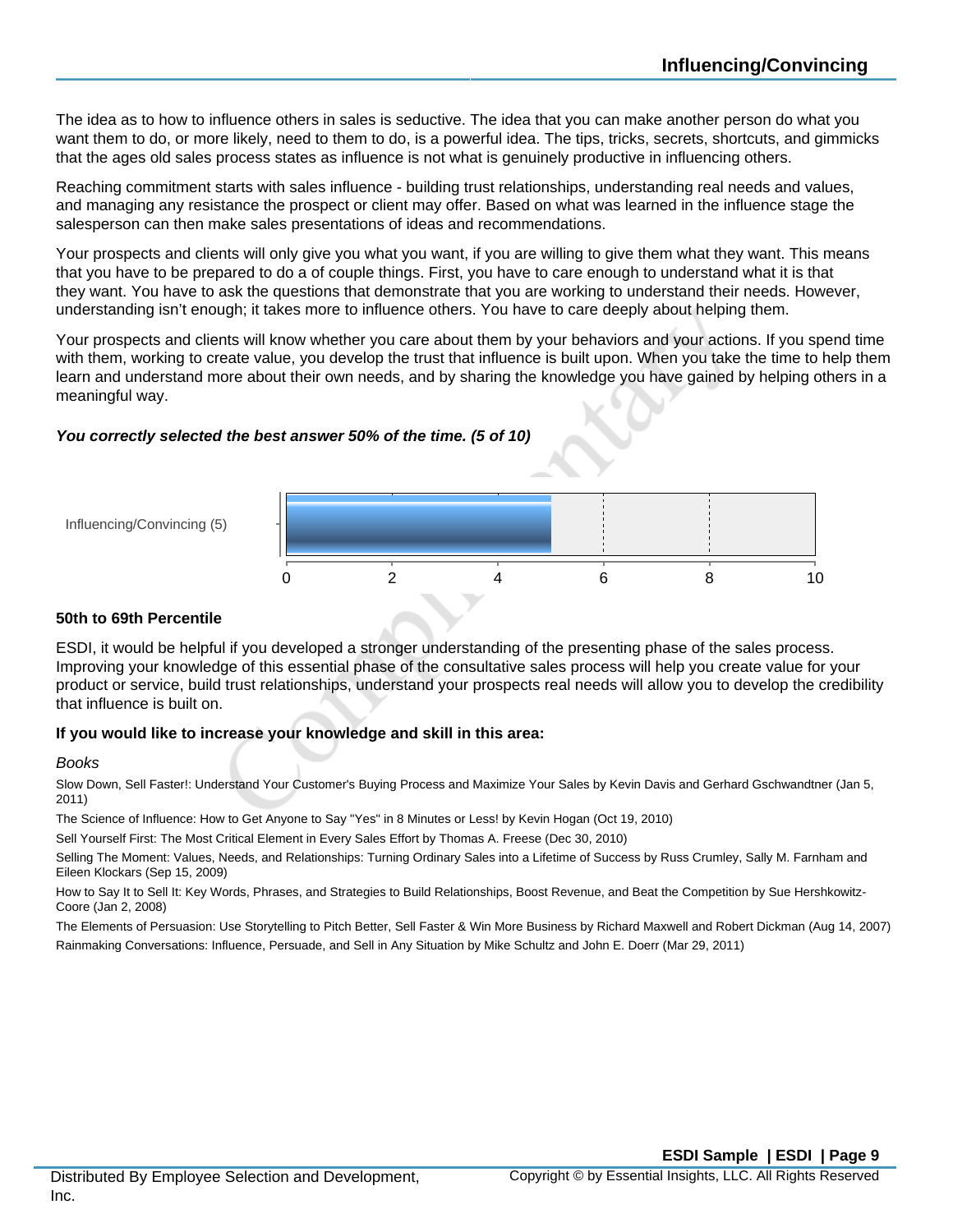As a salesperson, you will put in a lot of time and effort to ensure that your product or services are needed by your prospect. However, no matter how convincing the need, no matter how clear-cut the definitions of what is desired and required, prospects will naturally have objections, concerns, and requests for additional information. You should welcome objections because once answered, they give you the potential capability to close the sale.

One definition of an objection is a reason given by the prospect or client why they are not ready to buy your product or service. Many people use objections to avoid making decisions or commitments and not necessarily because they don't want to buy what you are selling. However, when your prospect or client doesn't have any objections, you might be facing your most difficult close. Your success as a salesperson will depend on your ability to anticipate and handle a prospect or client's objections. No matter how good or thorough you may think your presentation is, at some point, you may get an objection. How you handle it will make the difference on whether you close the sale or not.

An objection refers to "any problem verbalized by the prospect which prevents you from moving to the next step in your presentation or closing the sale. Usually a lack of understanding on the part of the prospect is the reason for the objection. Objections have a structure which can enable you to analyze them, determine the cause, minimize their occurrence and deal with the effects that arise. It is important to work with your prospect or client to understand the exact nature and extent of his objections. Using a Prospect or client-centered approach where you provide all the facts necessary will work well in overcoming the objections. When you welcome objections you are communicating to the prospect that his needs are important and will be addressed.

#### **You correctly selected the best answer 30% of the time. (3 of 10)**



#### **0 to 49th Percentile**

Working with Objections (3)

ESDI, your score suggests a strong need to develop an understanding of the working with objections phase of the consultative sales process. Salespeople that develop a strong understanding of this phase of the sales process will be better able to analyze objections, determine the cause, minimize their occurrence and deal with the effects that arise. It is important to work with your prospect or client to understand the exact nature and extent of his objections.

#### **If you would like to increase your knowledge and skill in this area:**

#### Books

Crush Price Objections: Sales Tactics for Holding Your Ground and Protecting Your Profit by Thomas P. Reilly (Jan 25, 2010) Handling Objections: Pinpoint Sales Skill Development Training Series by Timothy F. Bednarz (Apr 7, 2011) Closing the Sale - Objection handling and Negotiation by Mr Dermot Bradley (2011) Handling Objections Closing The Sale: How To Close Every Sale And Manage Every Objection by Richard Mulvey (Aug 1, 2007) Sales Objections: How to Handle Them: Remove the Roadblocks to Your Sales Success by Greg Woodley (Jul 10, 2011) The Knack Of Selling More V3: Handling Objections And Closing More Sales by Burton Bigelow (Jun 25, 2011)

Online Courses EJ4-Handling Objections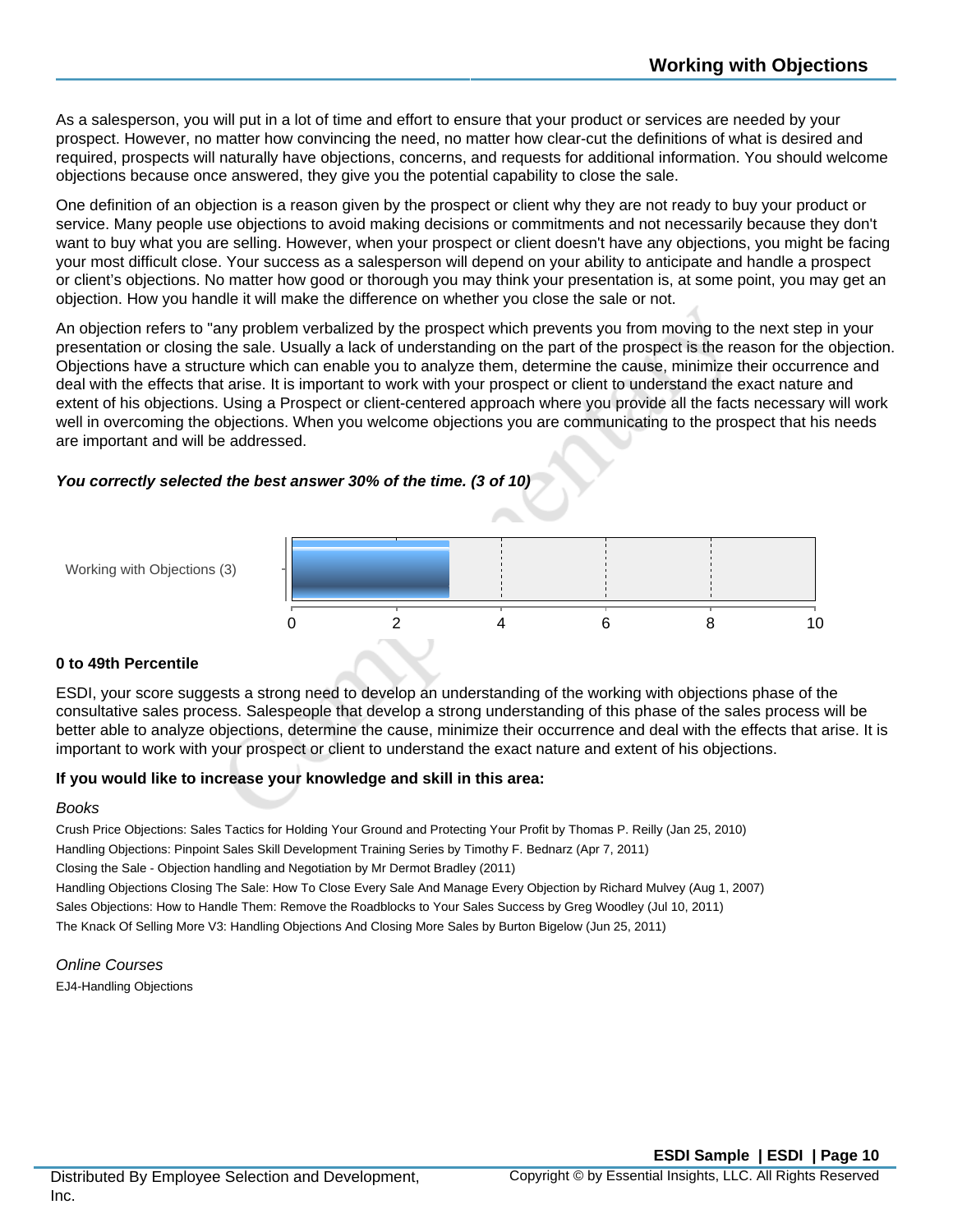Traditionally, strategies for closing sales have involved pressuring prospects and clients, neutralizing their stalling tactics, and overcoming their objections -- behaviors that are in direct opposition to the philosophy of the consultative process. On the other hand, salespeople, afraid of harming the relationship they've nurtured by appearing too aggressive, hope the deal will close itself, something, which rarely happens. Consultative closing provides the solution, breaking up the closing process into small, actionable steps that help the salesperson gain gradual buy-in and establish a long-term working relationship with the prospect or client.

If you have successfully performed the earlier steps in the selling process, the close follows naturally. Closing is simply asking for a decision when you believe a prospect is going to say "yes." It has been said that salespeople must "close early and close often." This is not recommended when you are working to build trust relationships with prospects and clients. By following this philosophy you are building an adversarial relationship. A prospect or client is likely to regard asking for the order before he or she is ready to buy as pushy. You don't want to seem pushy, or overly aggressive. If you do, the client is likely to start pushing back.

Research supports the idea of not being too pushy when closing a sale. Successful salespeople tend to let the prospect or client make the decision. This doesn't mean that successful salespeople expect to close only once. Often, undetermined needs still must be addressed. This is one reason that salespeople must be prepared to use various closes with their prospect or client throughout the consultative sales process.

## **You correctly selected the best answer 60% of the time. (6 of 10)**



#### **50th to 69th Percentile**

Getting the Business (6)

ESDI, it would be helpful if you developed a stronger understanding of the getting the business phase of the sales process. Improving your knowledge of this vital phase of the consultative sales process will help you improve your ability to close more sales. Breaking up the closing process into small, actionable steps will help you gain gradual buy-in and establish a long-term working relationship with the prospect or client.

#### **If you would like to increase your knowledge and skill in this area:**

#### Books

Closing Techniques (That Really Work!) by Stephan Schiffman (Mar 18, 2009)

Consultative Closing: Simple Steps That Build Relationships and Win Even the Toughest Sale by Greg Bennett (Nov 14, 2006)

The Sales Closing Book: Tested Closes for Every Selling Situation! by Gerhard Gschwandtner (Sep 1, 2008)

The Irresistible Close: "It Actually - Clinches the Sale for You!" (See description below) by Patrick M. Foley - Specialist Sales Coach and Consultant (Mar 14, 2011) - Kindle eBook

17 Highly-Guarded Strategies to Close Every Sale Guaranteed Plus How to Combat the Fear of Closing by John Di Lemme (Aug 12, 2010) - Kindle eBook

Closing More Sales: Pinpoint Sales Skill Development Training Series by Timothy F. Bednarz and Monika Pawlak (May 11, 2011)

Heart and Mind Selling: The New Secret to Closing the Sale and Winning the Customer for Life by Sam Allman (Sep 1, 2006)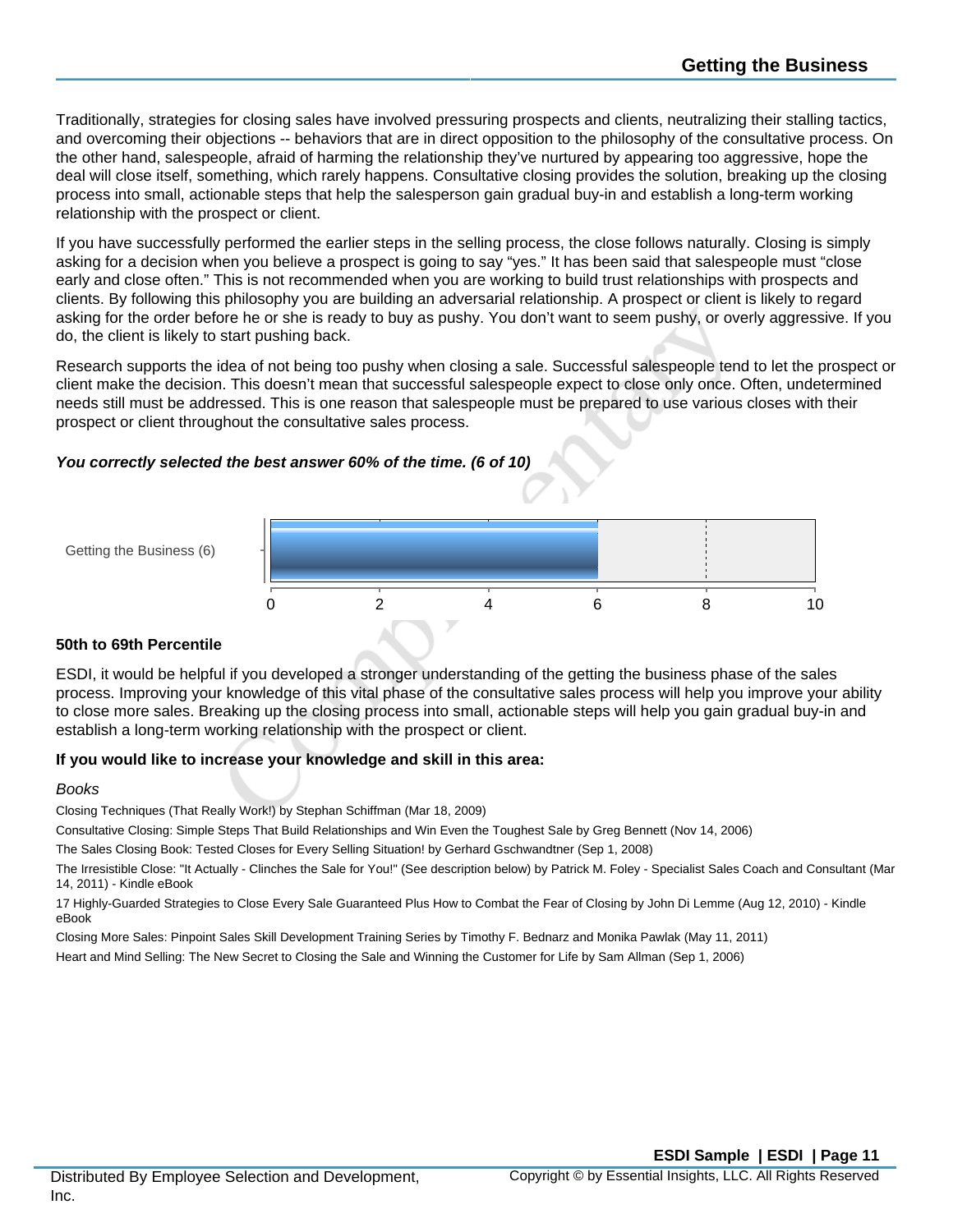Sales Knowledge refers to the information needed to support discussions with various client entities. Knowledge generally revolves around prospect or client requirements, applicable solutions, product performance or product compatibilities, etc. The right knowledge must be given at the right time to support the prospect or client's decision-making processes.

Successful sales people either naturally possess or learn knowledge skills to function productively.

Establishing a successful customer relationship requires a number of different types of knowledge to be exchanged, much of which occurs from salespeople to the prospect or client during the sales process.

#### **You correctly selected the best answer 80% of the time. (8 of 10)**



#### **70th to 100th Percentile**

General Sales Knowledge (8)

ESDI, your score suggests that you have a strong understanding of the overall consultative sales process. Your response to the general sales knowledge questions provides you with helpful insight into key areas of the sales process.